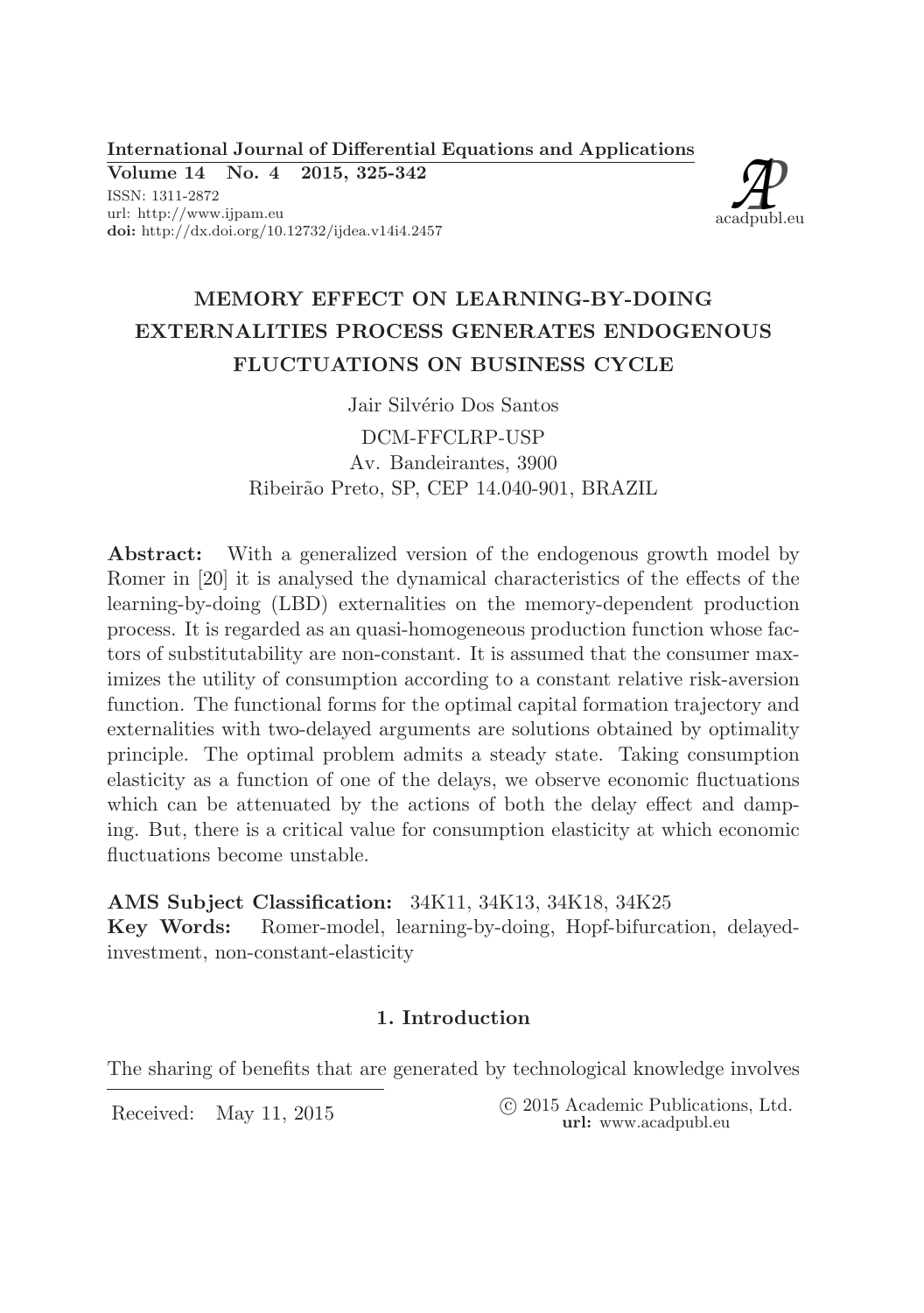#### 326 J.S. Dos Santos

a variety of nonlinear flows that govern the actions of economic agents and consumers of technological innovation  $<sup>1</sup>$ . Among others, the authors in [2], [8]</sup> and [24], have emphasized the importance of the efforts that have been made to describe dynamical characteristics of the process of capital formation which include stable, unstable and oscillatory behaviours. In [17], Mulligan and Salai-Martin examined the dynamical properties that are generated by a class of nonlinear models of economies with two goods: the former what is produced, i.e, physical capital and the latter named by authors externalities, which varies across a range of variable stocks accumulated through an investment process which includes anothers human capital effort by means of education . Such formulation amounts to linking the externalities to the output per capita, which is the natural assumption in LBD  $^2$ .

In [5] the authors make it clear that dynamical characteristics are induced by effects in relationships among innovation, capital investment, and other costly activities that might, over time, either enable or restrict the productive activity of firm 3 4. Intuitively, if we begin at the initial low level of experience, private capital returns and investment will be high. This increases the level of experience and decreases the private capital returns. Investments are slowed down. By using intertemporal consumption utility and informational externalities to control undesirable behaviour, the level of experience is reduced and this creates new private capital returns (see (16)).

This phenomenon is complex because it has a mechanism for generating cascade-type behaviour which relies on exogenous information flow, either of strategic complementarities or strategic substitutabilities <sup>5</sup>. Utility function allows us to analyse possible feedback effects of consumption and economic growth generated by externalities, which are characterized in the memory of the

<sup>&</sup>lt;sup>1</sup>The arguments presented by Arrow in  $[1]$  and Romer in  $[20]$  show how it is possible that technological knowledge and perpetual growth can be generated by learning by doing and knowledge diffusion.

<sup>&</sup>lt;sup>2</sup>In [24], the author makes it clear that LBD requires repetition of activities and specialization that is conducive to repetition. This is consistent with Arrow's argument [1], who stresses that LBD is an important factor to determine the level of stock knowledge of workers in an economy.

<sup>&</sup>lt;sup>3</sup>When production level is low, firms wait to produce until they have learned about other firms investments.

<sup>&</sup>lt;sup>4</sup>As we will see later, delay phenomena also influence the dynamic characteristic of capitalformation process and they will be useful to explain persistent oscillations around a steady state

<sup>&</sup>lt;sup>5</sup>Since investment involves creation and destruction as separate activities, those oscillations are the result of subsequent replacement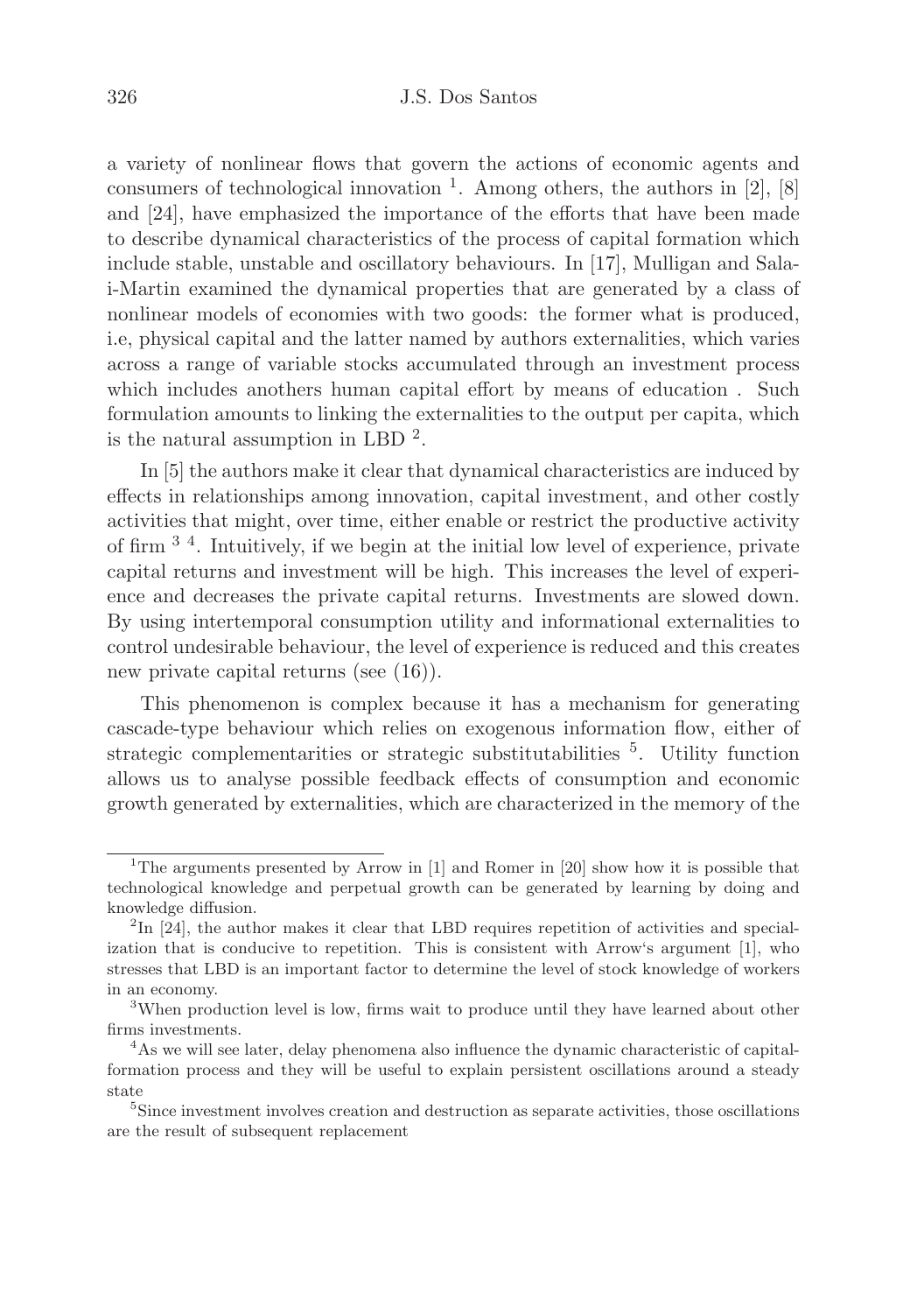process of formation of both stock of knowledge and physical capital<sup>6</sup>. Memorydependence is built by Boucekkine and la Croix in [11] from an optmization process of the schooling and pension time and change-rate of aggegate stock of human capital is determined by micro-fundations. Memory-dependence may be not only due to regulation, but also to the inertia of institutional, technical systems including the deployment of research and development results as the economic agents compete for the best place in the decision-making queue<sup>7</sup> (see [5]). We show that, under special conditions, the dynamics of the mechanism of regulation and capital formation admits one steady state <sup>8</sup> and close to it we able to observe fluctuations (that may be damped) caused by lagged LBD effects<sup>9</sup>. The elasticity intertemporal substutition of consumption has lower and higher bound and between them there a critical value. If it is less than the critical value we have stability and it is possible to control undesirable behaviour, but if it assume the critical value the it occurs persistent oscillations.

In [7], the authors have proposed a complex, but realistic model considering that there is a lag period from the beginning of development of human capital to full capacity utilization in the production process. They have proved the existence of an equilibrium and have described the dynamic behaviour close to steady state of the LBD-effects on the production process with inelastic labor and their findings have shown that a slight memory effect is enough to generate business-cycle fluctuations (see also [25]).

Throughout this paper we substantially follow the ideas of the authors in [7] and analyse a benchmark two-delayed model with a standard-preference function. We regarded an almost-homogeneous production function whose factors of substitutability are non-constant<sup>10</sup>. Unfortunately, the analysis is not easy, since the optimality problem must be formulated in an infinite-dimensional Ba-

 ${}^{6}$ A theoretic and accurate argumentation on learning with several delay patterns is presented in [23].

<sup>7</sup>The effective formation of the amount of human and physical capital employed in the final output relies on the memory of the production process. The fundamental reasons for delay in adopting new mechanism of acceleration of physycal capital formation are associated to the inertia due to past commitments that generate gestation periods for both, physical capital and human capital and so, a time is required to arrange finance.

<sup>8</sup>By allowing that formation-capital has a smooth damping scheme, we are able to show that, close to the steady state, the persistent oscillations in investment can occur with concave utility.

<sup>&</sup>lt;sup>9</sup>The effects of the damping oscillations in capital, which are induced by the delays in production, can trigger the same dynamics on consumption.

<sup>&</sup>lt;sup>10</sup>Our approach admits that flows of externalities can differ from the ones regarded in [7], here, a benchmark model can also be applied to examine externalities like as environment pollution.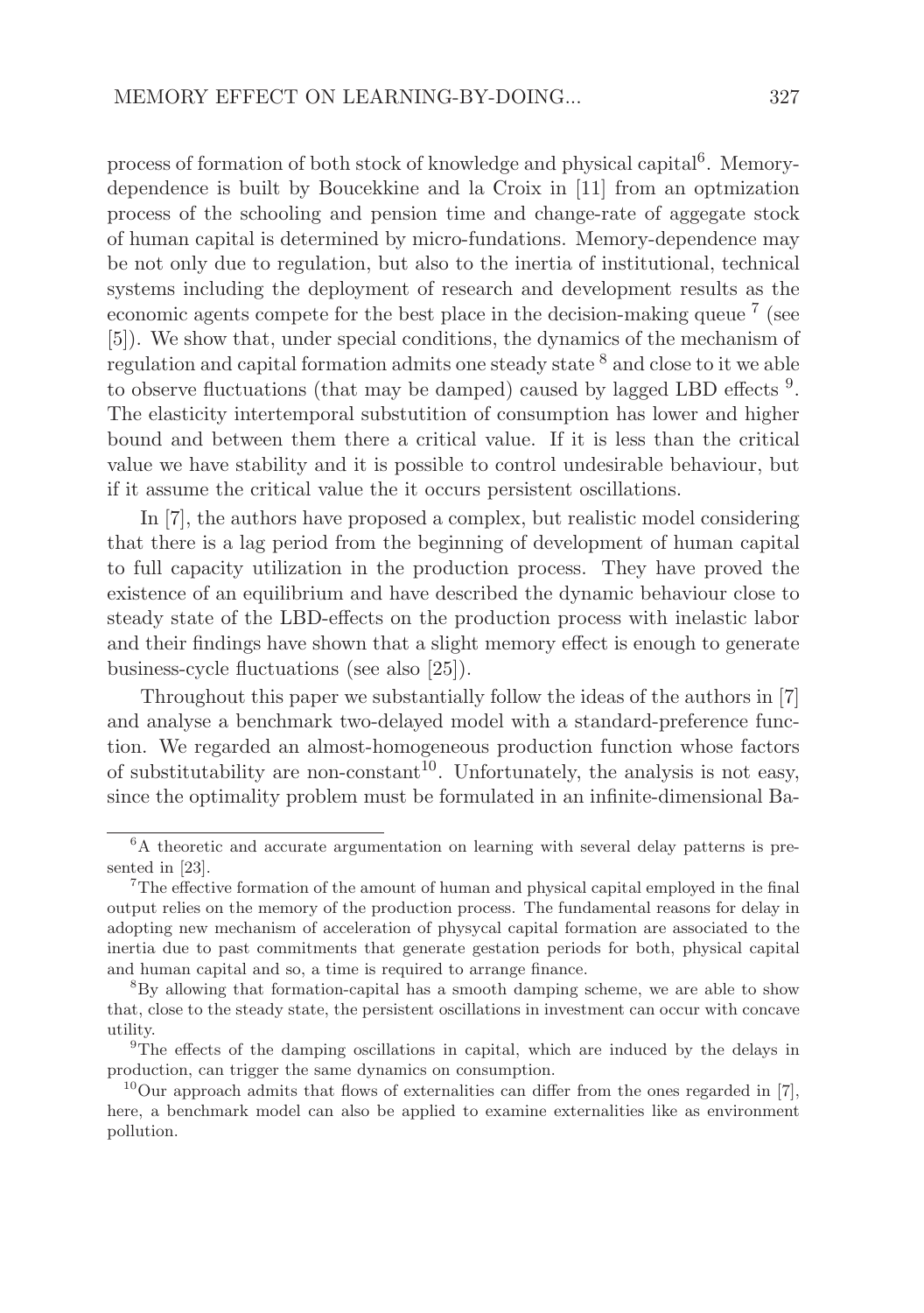nach space (see [13]). The presence of delays parameters greatly complicates the task of an analytical study of the dynamics such models. To describe a local stability such as fluctuations of capital-formation system it is used Poincaré-Andronov-Hopf theorem which predicts a bifurcation to limit cycle (see [10], [15] and [18]).

We are able to show how a slight memory effect with delayed damping on capital formation is enough to generate business-cycle fluctuations that can be either controlled or not  $11$ .

#### 2. Production Function

Let  $\alpha, \beta, \nu \in R$ ,  $\nu > -1$ ,  $0 < \alpha, \beta < 1$ ,  $\Omega = \{(k, \varrho) \in R^2, k \geq 0$ , and  $\varrho \geq 0\}$ ,  $\zeta : \Omega \to R$  a non-negative  $C^2$ -function and  $\varphi : [0, \infty) \to R$ , be positive  $C^2$ function fulfilling

\n- (a) 
$$
\lim_{k \to 0} \varphi'(k) \in R
$$
,  $\lim_{k \to \infty} \varphi'(k) \ge 0$ .
\n- (b)  $k\varphi'(k) < \nu \min\{1, 1 - \beta, \alpha(1 - \alpha)^{-1}\} \varphi(k)$ .
\n- (c)  $\varphi'(k) > 0$  and  $\varphi''(k) < 0$ .
\n

We define  $s : \Omega \to R$  by

$$
s(k, \varrho) =: \frac{\alpha \varphi(k)}{\alpha \varphi(k) + (1 - \alpha)\zeta(k, \varrho)} \text{ and } \mathcal{E}_{\varrho} = \frac{\varrho \partial_{\varrho} s(k, \varrho)}{s(k, \varrho)}.
$$
 (2)

Since  $\varphi$  and  $\zeta$  are non-negative functions,  $0 \leq s(k, \rho) \leq 1$ . Observe that  $\mathcal{E}_{\rho}$ is negative. It follows from (1b) that if  $\varrho$  is fixed,  $k \to s(\cdot, k)$  is a decreasing function.

Production employs capital  $(K)$ , labor  $(L)$  and earning power depends on the amount and composition of work and education experience  $(E)$  according to the technology production function  $Y = F(K, \mathcal{A}L, E)$ , the constant A represents the increase rate of labor productivity through productivity function. For the sake of logical completeness and mathematical requirements, the production function represents technological alternatives in production, showing the maximal output Y obtainable from any given combination of labor  $L$  and capital  $K$ , and  $E$  externalities.

$$
F(0,0,0) = 0, F \in C^2 - \text{class.}
$$
 (3)

 $11$ In fact we have prove that instability, non-linearity and delays are significant sources for of cyclic behaviour birth.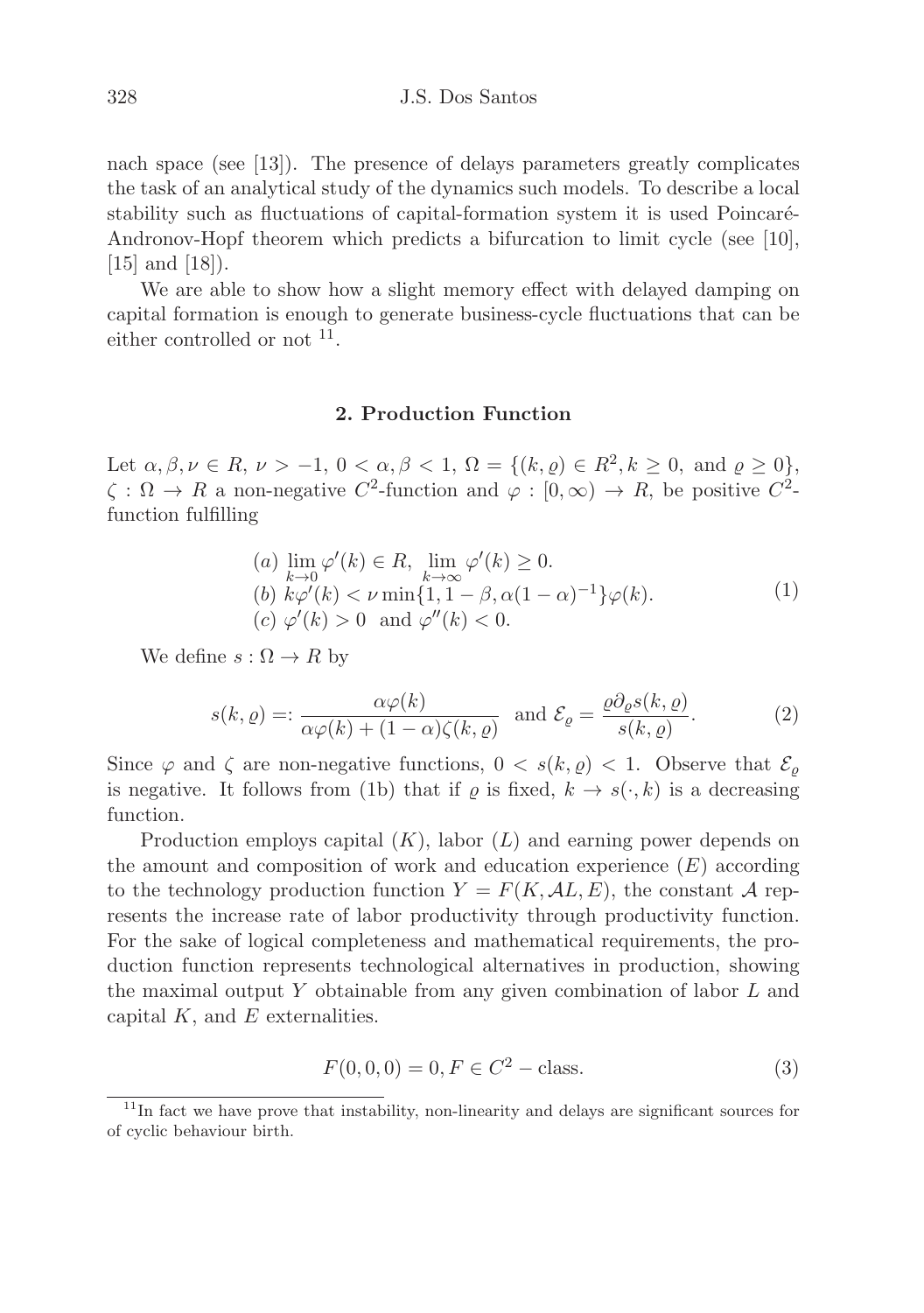where  $Y, L, K \geq 0$  are production factors. Each factor may or may not be essential for positive output  $(F(L, 0, 0) = F(0, K, 0) = 0, \text{or } F(L, 0, 0) > 0, F(0, K, 0) >$ 0).

Denoting  $L \neq 0, k = \frac{K}{\Delta l}$  $\frac{K}{AL}$  as capital stock per labor unit and  $\rho = \frac{E}{AI}$  $\frac{1}{\mathcal{A}L}$  as per capta accumulated amount of human capital due to education, we consider a generalized production function in intensive form given by

$$
f(k, \varrho) = Ak \left[ s(k, \varrho) (\alpha \varphi(k))^{-1} \right]^{\frac{1}{\nu}}, \tag{4}
$$

where,  $\nu \neq 0$  and  $A > 0$  (see [7] and [19]).

**Remark 1.** If in (4),  $\zeta$  is the null function and  $\varphi(k) = k$ , then  $f(k, \rho) =$  $f(k) = A\alpha^{-\frac{1}{\nu}}k^{(1-\frac{1}{\nu})}.$ 

- We can verify that f is convex and increasing if  $-1 < \nu < 0$  and is convex and decreasing if  $0 < \nu < 1$ .
- If  $\nu > 1$  f is a familiar concave-increasing production function.
- If  $\zeta(k, \rho) = \rho$  and  $\varphi(k) = k$ , the production function f becomes familiar from the context of a production technology with two inputs, however, with the form  $(4)$  it is quite non-standard.

The parameter  $\nu$  is a measure of the elasticity of substitution of labor by shock. It is measure of how much labor we can substitute in case of a bad shock.

**Propositon 1.** If  $\zeta$  satify

$$
k\frac{\partial \zeta(k,\varrho)}{\partial k} = \nu \zeta(k,\varrho) \text{ and } \varrho \frac{\partial \zeta(k,\varrho)}{\partial \varrho} = -\beta \nu \zeta(k,\varrho),\tag{5}
$$

 $\zeta$  is quasi-homogeneous function with weights  $(1, \sigma)$  and degree  $\nu(1 - \sigma\beta)$ . Moreover, if  $\varphi$  is homogeneous of degree  $\nu(1 - \sigma\beta)$ , f is quasi-homogeneous with weights  $(1, \sigma)$  and degree  $\sigma\beta$ .

Proof. Setting  $\xi(\tau) = \zeta(\tau k, \tau^{\sigma} \rho)$ , we have

$$
\xi'(\tau) = \tau^{-1} \Big[ \tau k \frac{\partial \zeta(\tau k, \tau^{\sigma} \varrho)}{\partial k} + \sigma \tau^{\sigma} \varrho \frac{\partial \zeta(\tau k, \tau^{\sigma} \varrho)}{\partial \varrho} \Big]. \tag{6}
$$

Now, if we put  $(\tau k, \tau^{\sigma} \varrho) = (u, v)$ , we can see that  $\tau k \frac{\partial \zeta(\tau k, \tau^{\sigma} \varrho)}{\partial k} = u \frac{\partial \zeta(u,v)}{\partial u} = u$  $\nu \zeta(u, v)$  and  $\tau k \frac{\partial \zeta(\tau k, \tau^{\sigma} \varrho)}{\partial \varrho} = v \frac{\partial \zeta(u, v)}{\partial v} = -\beta \nu \zeta(u, v)$ . Then,

$$
\nu(1-\sigma\beta)\tau^{-1}\zeta(\tau k,\tau^{\sigma}\varrho)=\nu(1-\sigma\beta)\tau^{-1}\xi(\tau).
$$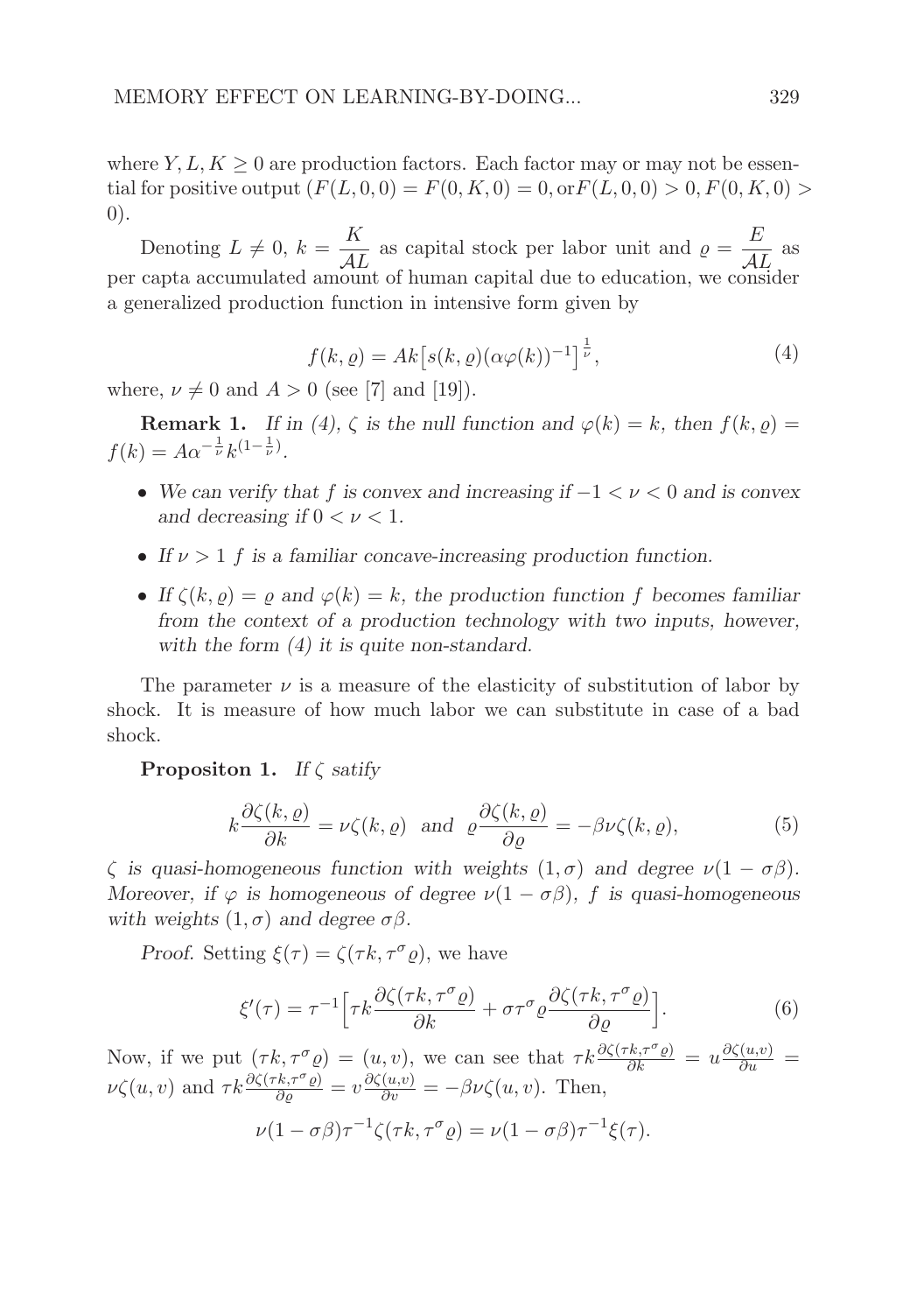Since  $\xi(1) = \zeta(k, \varrho), \xi(\tau) = \tau^{\nu(1-\sigma\beta)}\zeta(k, \varrho)$  if follows of the Theorem 1 pp.260 in [14] that  $\zeta$  is quasi-homogeneous function with weights  $(1, \sigma)$  and degree  $\nu(1-\sigma\beta).$ 

The condition (1d) implies that f is quasi-homogeneous with weights  $(1, \sigma)$ and degree  $\sigma\beta$ .

At the optimum of a firm, the interest rate and the wage rate are given by

$$
\begin{aligned} \bar{r}(t) &= \partial_k f(k(t), \varrho(t)) - \delta \text{ and} \\ \varpi(t) &= f(k(t), \varrho(t)) - k(t) \partial_k f(k(t), \varrho(t)). \end{aligned} \tag{7}
$$

being  $\delta_1 \geq 0$  depreciation rate of capital, and  $\partial_x f$  indicates a partial derivative. The share of capital in total income is given by

$$
\varepsilon_k = \varepsilon_k(k, \varrho) = \frac{k \partial_k f(k, \varrho)}{f(k, \varrho)} = \nu^{-1} s(k, \varrho) \left( \nu - \frac{k \varphi'(k)}{\varphi(k)} \right), \text{(see [19])}
$$
(8)

the following share and elasticity are related to the externalities,

$$
\varepsilon_{\varrho} = \varepsilon_{\varrho}(k,\varrho) = \frac{\varrho \partial_{\varrho} f(k,\varrho)}{f(k,\varrho)} = \beta(1 - s(k,\varrho)) \in (0,1), \text{(see [19])}
$$
\n(9)

which is the measure of the size of externalities. It follows from (1b) that the output elasticity of capital  $\varepsilon_k$  is positive, but non-constant. It is important to point out that only the family of Cobb-Douglas functions exhibits constant elasticities of the marginal productivities.

From (1) and (2), respectively, follow that both marginal products  $\partial_k f(k, \varrho)$ and  $\partial_{\rho} f(k, \rho)$  are always positive, but since

(a) 
$$
\partial_{kk} f(k, \varrho) = k^{-2} f(k, \varrho) [\varepsilon_k^2 - s(k, \varrho)],
$$
  
\n(b)  $\partial_{ee} f(k, \varrho) = e^{-2} f(k, \varrho) [\varepsilon_{\varrho}^2 - \varepsilon_{\varrho} - (\beta - \varepsilon_{\varrho}) \mathcal{E}_{\varrho}]$  and  
\n(c)  $\partial_{k\varrho} f(k, \varrho) = (k\varrho)^{-1} f(k, \varrho) (\nu + 1) \varepsilon_k \varepsilon_{\varrho},$  (10)

 $\partial_k f(k, \varrho)$  and  $\partial_{\varrho} f(k, \varrho)$  decrease as a single factor exhibiting diminishing returns depending on, if  $\varepsilon_k^2 - s(k, \varrho)$  and  $\varepsilon_\varrho^2 - \varepsilon_\varrho - (\beta - \varepsilon_\varrho) \mathcal{E}_\varrho$  being negative, respectively  $(\mathcal{E}_{\rho})$  is defined in (2)). Since  $\nu > -1$ , from (10c) we can see that an increase of the quantities of one of the factors  $k$  or  $\varrho$  will increase the marginal productivity of the other factor which is the interacting productivity property of factors known as complementaries.

If the Hessian determinant

$$
D = \partial_{kk} f(k, \varrho) \partial_{\varrho\varrho} f(k, \varrho) - (\partial_{k\varrho} f(k, \varrho))^2
$$
\n(11)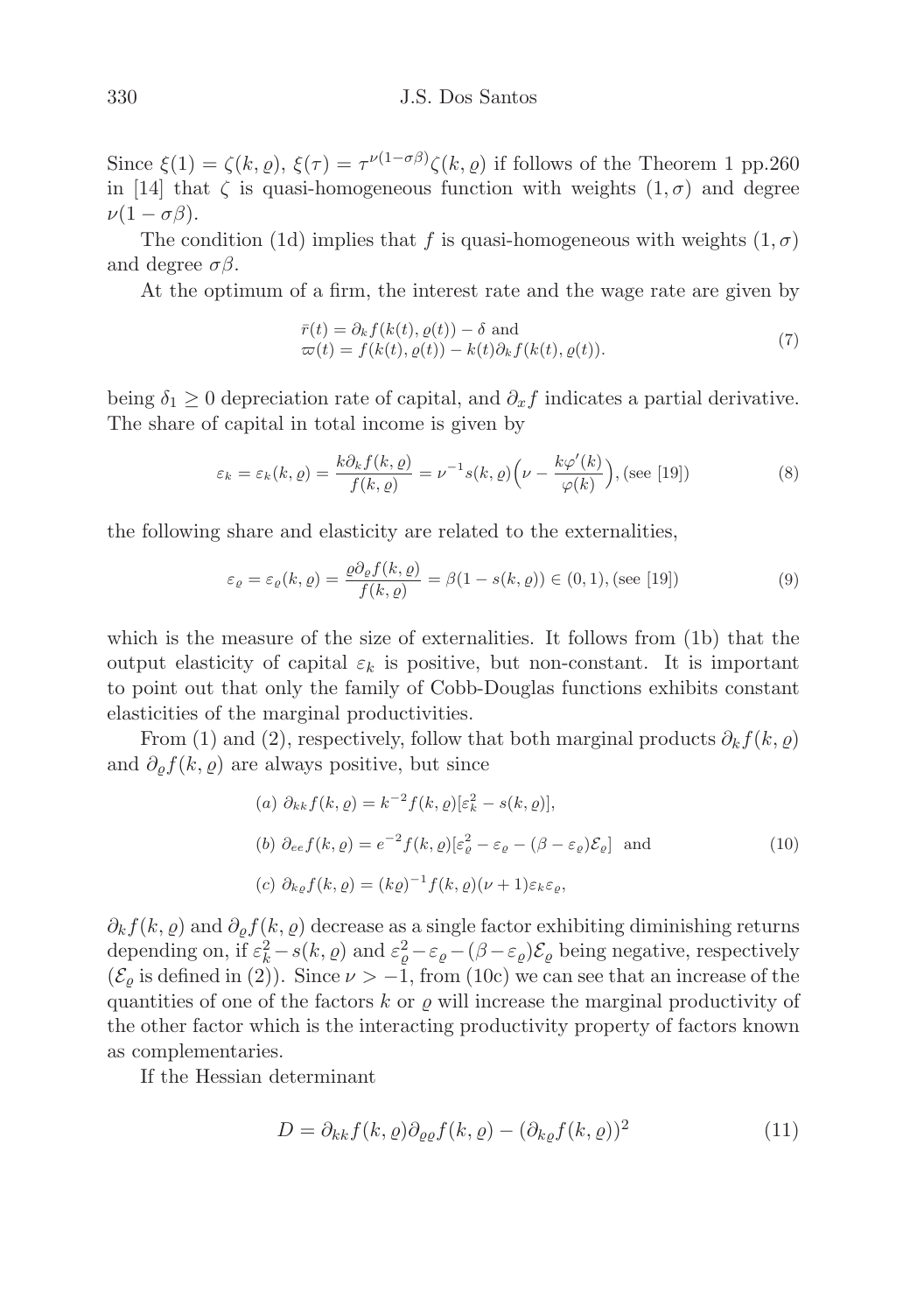is negative, then f is neither concave nor convex. Hence, it is required  $D > 0$ , if it is necessary.

The elasticity of substitution can be variable depending upon relationship between factor combination (see [21]). Because of  $(4)$ , the rate of technical substitution which is provided by marginal transformation ratio between the externalities factors and capital is given by

$$
\text{MRS}_{\varrho k} = \text{MRS}_{\varrho k}(k, \varrho) = \frac{\varepsilon_k}{\varepsilon_{\varrho}} = (\nu \beta)^{-1} \Big[ \frac{s(k, \varrho)}{1 - s(k, \varrho)} \Big] \Big[ \nu - \frac{k \varphi'(k)}{\varphi(k)} \Big]. \tag{12}
$$

In general, we assume that  $MRS_{ok}$  obeys the law of diminishing marginal substitution rate, which in turn is commonly considered equivalent to the classic diminishing marginal returns, however, such equivalence does not hold, not even for homogeneous production functions<sup>12</sup>. Keeping with our framework,  $MRS_{ok}$  is the proportional change in the factor ratio  $\varrho$  by k resulting from the proportional change in marginal substitution rate of  $\rho$  by  $k$  (see [23] and [16]). On the level curves of  $s(k, \rho)$ , MRS<sub>ok</sub> is independent of the effects externalities. It follows from (1b) that  $\partial_k s$  is negative, then if  $\varphi(k)\varphi''(k) < (\varphi(k))^2(1-\nu^{-1}),$  $MRS_{ok}$  decreases monotonically as we move to right along an isoquant of (4) and increases monotonically as we move to left.

Since  $\varepsilon = \varepsilon_k + \varepsilon_{\varrho} = \beta + s(k, \varrho)[1 - \frac{k\varphi'(k)}{\varphi(k)} - \beta]$ , the output elasticity with respect to scale variation is k,  $\varrho$  dependent and using (1b) we see that  $\varepsilon > 0$ . If  $\beta = 0$ , the effects of the externalities are completely absent in production process and  $\varepsilon = \varepsilon_k$ . Setting elasticity of capital-labor substitution as  $\sigma_0(1+\nu)$  = 1, the elasticity of the rental rate of capital with respect to  $\rho$  is given by

$$
\varepsilon_{k\varrho} = \varepsilon_{k\varrho}(k,\varrho) = \frac{\varrho \partial_{k\varrho} f(k,\varrho)}{\partial_k f(k,\varrho)} = \frac{\beta(1 - s(k,\varrho))}{\sigma_0} \quad \text{(see [19]).} \tag{13}
$$

It is worth noting that  $\varepsilon_{k\rho} = (1 + \nu)\varepsilon_{\rho}$ , yet the condition  $0 < \beta < 1$  implies that the externalities can be controlled. Since the marginal productivity is an increasing function of the externalities and the capital decreases monotonically with respect to rental rate, (13) shows how to choose the externalities small enough to be compatible with demand for capital. Still,  $\nu > 0$  implies  $0 < \beta < 1$ which ensures that over business cycle, the capital share is pro-cyclical, on the other hand labor share is countercyclical. Since

 $12$  MRS<sub> $ok$ </sub> indicates how the externalities are transformed into capital assets, sice inelastically supplied by both, factors and production efficiency. In the top-level condition,  $MRS_{\rho k}$  depicts how the economic agents desire to share the benefits that are generated by technological knowledge.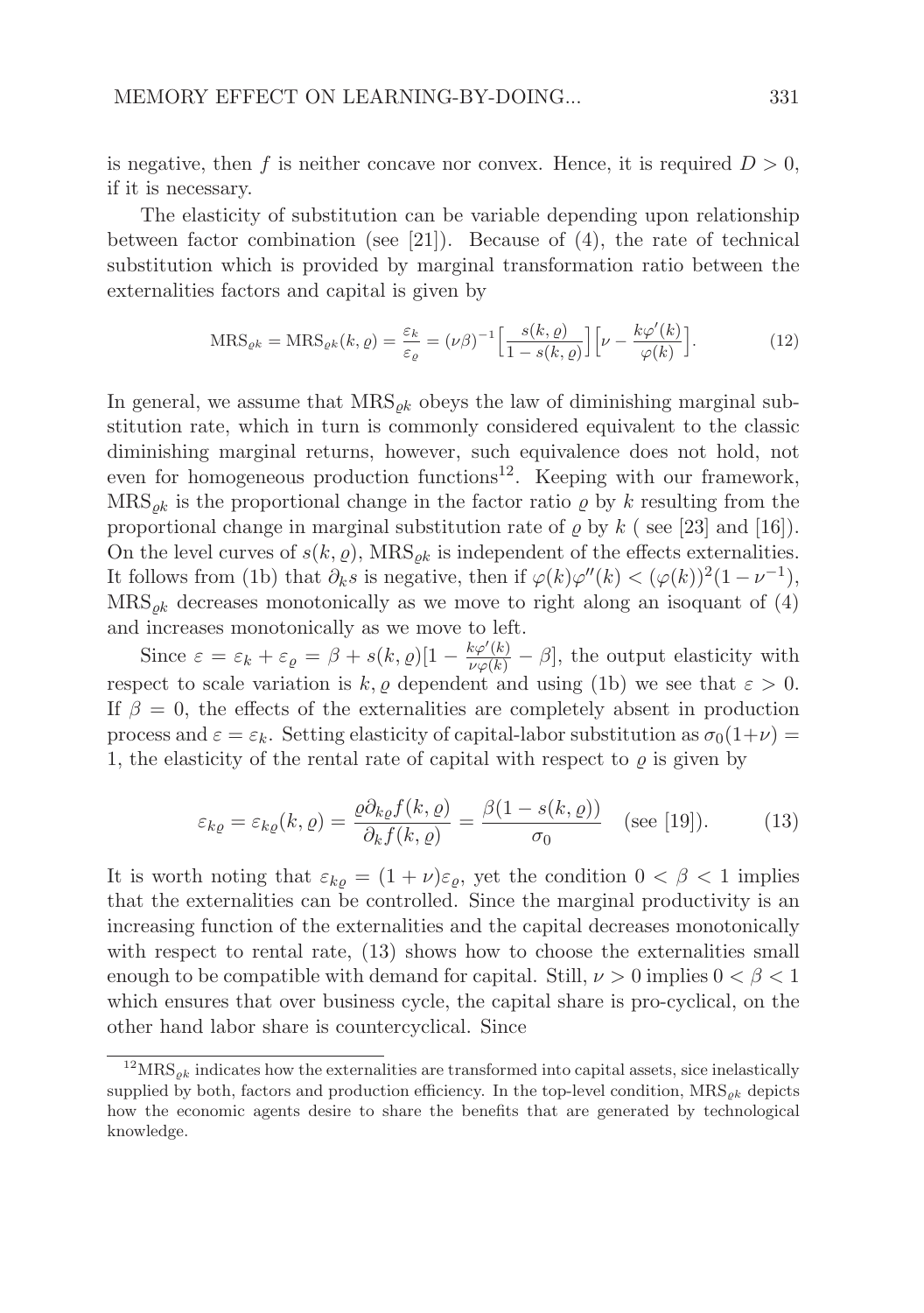$$
\frac{\varrho \partial_{k\varrho} f(k,\varrho) f(k,\varrho)}{\partial_k f(k,\varrho) \partial_{\varrho} f(k,\varrho)} = \sigma_0,
$$

the production function (4) has the property that the elasticity of the marginal product with respect to output in response to effects of externalities is constant. The value  $\sigma_0$  lies in interval  $(0; \infty)$ , which indicates a production of technology allowing for some but non perfect substitutability among the capital factors accumulation and externalities.

## 3. Optimization Problem

Denoting the consumption per capta by  $\mathcal{C}(t)$  and assuming zero growth of the population, the dynamics of the capital per capta can be described by the differential equation

$$
k' = f(k(t), \varrho(t)) - k\delta - \mathcal{C}(t)
$$
\n(14)

We assume it is possible to find a standard approach to express the relationships among LBD effects caused by productivity, cumulative investment and stock of knowledge. It is well known that the rate of externalities LBD can be proxy of the size of the per-capta capital stock and the level of productivity achieved by a firm or industry depends not only on its own research efforts but also on level of the pool of general knowledge accessible to it <sup>13</sup>. Since investment is function of the production and the replacement decisions are dependent on previous quantities of production, the factors of casuality that are determined by decisions made in the past must be considered. Boucekkine and la Croix in [11] examine the effect of past and future demographic trends on the formation of human and physical capital. They introduce a benchmark model with two delays to analyse the dynamics of effects of the changes of specific demographic parameters on human capital accumulation and economic growth. For instance,

 $13$ In [5] the authors examine how the rate of investment in human/physical capital and the information flow affects the economic activity. They have argued that at the decisionmakers act instantaneously but their actions are implemented force of the forecasting future technological innovations and profit opportunities. Therefore, decision-makers should consider that aggregated productivity that causes economic growth through informational externalities is a delayed-subproduct of a high-investment activity with at least one lag period. Time delays arise as a result of the time processing of information.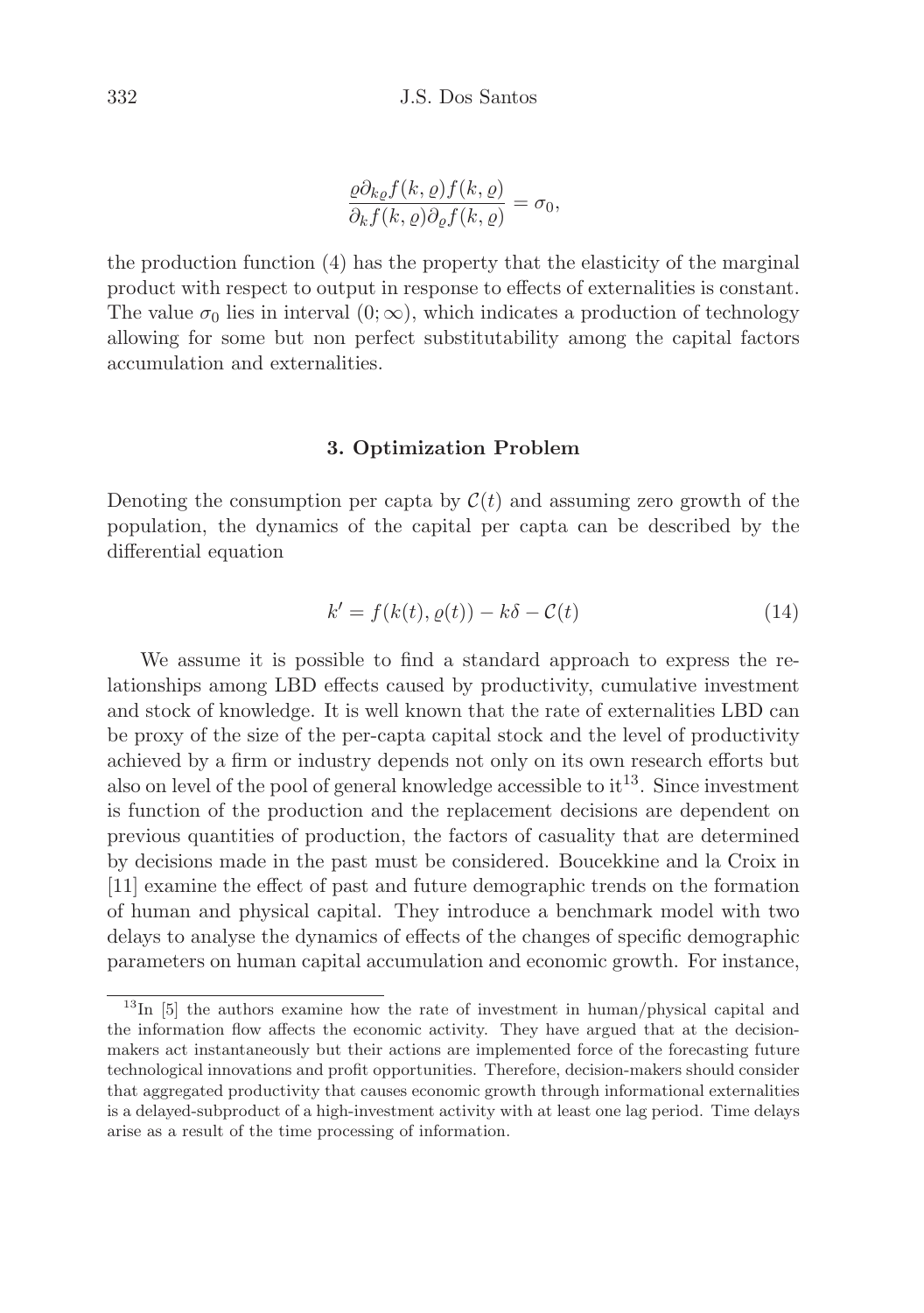gestation period of capital  $^{14}$ , the inertia due to past commitments  $^{15}$ , and the time required to arrange finance  $^{16}$  (see [4], [8], [9], [17] and [20]). Our benchmark model describes the LBD effects on production process which allows for the possibility of externalities becoming the average stocks of capital and takes into account the memory effect acting on acceleration principle induced by investment and by capital formation due to earnings with education. Assume that the per-capta cumulative gross investment creates dynamic externalities given by

$$
\varrho'(t) = \xi(\varrho(t)) - g(k(t), k'(t), k'(t - \tau), k(t - \eta))
$$
\n(15)

where  $\xi, g \in C^1$  and there is  $\varrho_0$  so that  $\xi(\varrho_0) = A \varrho_0$ <sup>17</sup>.

Now, we take into account utility from consumption  $\mathcal C$  according to the well-known constant relative risk-aversion function such as

$$
u(\mathcal{C}) = \frac{\mathcal{C}^{1-\frac{1}{\varepsilon_{\mathcal{C}}}}}{1-\frac{1}{\varepsilon_{\mathcal{C}}}},\tag{16}
$$

with elasticity of intertemporal substitution with consumption at  $\varepsilon_c > 0$ .

Each representative agent controls the capital accumulation  $k$  and considers the evolution of externalities  $\rho$  as exogenous because each of his decision has a negligible impact on the evolution of externalities. We Consider the standard formulation so that the representative agent solves at  $t_0 = 0$  the following intertemporal maximization problem:

$$
\max_{\mathcal{C}(t), u(t)} \{ \int_0^{+\infty} e^{-\rho t} u(\mathcal{C}(t)) dt, \text{ s.t. } k'(t) = f(k(t), \varrho(t)) - \delta_1 k(t) - \mathcal{C}(t)
$$
  
\n
$$
k(t_0) = k_0 \text{ and } \{ \varrho(t) \}_{t \ge 0} \text{ given} \},
$$
\n(17)

where  $\rho > 0$  is the discount factor. From (14), we obtain, by replacing  $\mathcal{C}(t)$ , the problem of calculus of variation

<sup>&</sup>lt;sup>14</sup>The actions of growth mechanisms of technological innovation depend on the memory of invention of new production processes and goods.

<sup>&</sup>lt;sup>15</sup>Investors will require information that are in memory of the capital-formation process because they will be reluctant to invest in activities about which there is little reliable information.

<sup>&</sup>lt;sup>16</sup>Fundraising Forecast (human/financial) affects capital accumulation either by high cost of such resources or by reallocating them strategically to satisfy of needs of the different capital-producing technologies and depends on the memory of capital formation.

<sup>&</sup>lt;sup>17</sup>In [7],  $\xi$  and g are such that  $\varrho(t) = k(t)$ , in [6],  $\xi$  is null and  $g(k(t), k'(t), k'(t-\tau), k(t-\eta)) =$  $-k'(t) + k'(t - \tau) - k(t) + k(t - \tau).$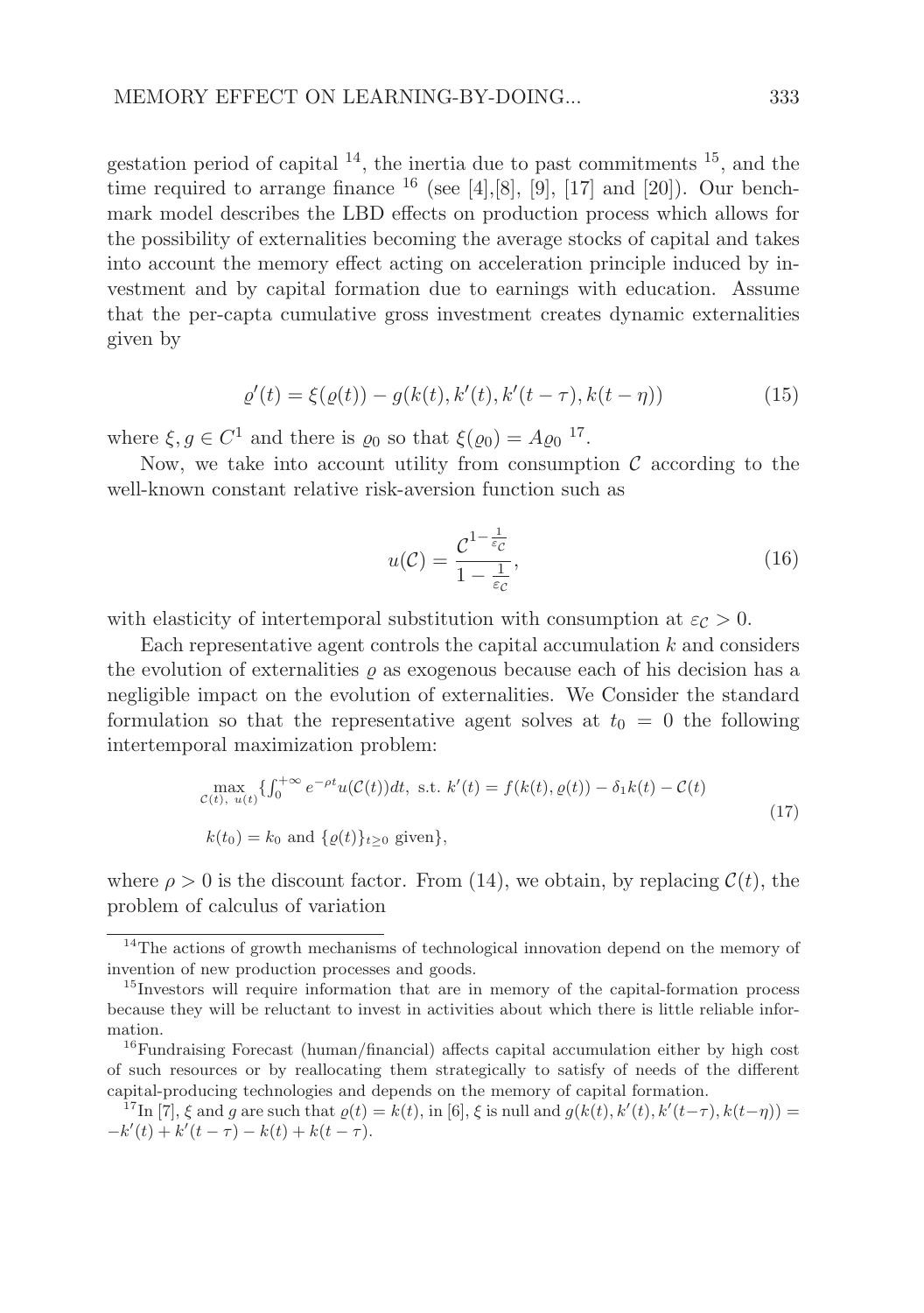$$
\max_{k(t)} \{ \int_0^{+\infty} e^{-\rho t} u(f(k(t), \varrho(t)) - \delta_1 k(t)) - k'(t) dt, \text{ s.t. } (18)
$$
  

$$
(k'(t), k(t)) \in S(\{\varrho(t)\}_{t \ge 0}) \quad k(t_0) = k_0 \text{ and } \{\varrho(t)\}_{t \ge 0} \text{ given} \},
$$

where

$$
\mathcal{S} = \mathcal{S}(\{\varrho(t)\}_{t\geq 0}) = \{(k(t); k'(t)) \in \mathbf{R} \times \mathbf{R} \text{ so that}, k(t) > 0,
$$
  

$$
f(k(t), \varrho(t)) - k(t)\delta_1 - k'(t) \geq 0.\}
$$

It is easy to see that the set of admissible paths  $S$  is convex. If

$$
\lim_{t \to \infty} u'(\mathcal{C}(t))k(t)e^{(-\rho t)} = 0, \text{(transversality condition)} \tag{19}
$$

holds for all  $\varrho(t) \in \mathcal{S}$ , then the maximal principle yields

$$
\{[\partial_k f(k(t), \varrho(t)) - \delta_1]k'(t) + \partial_{\varrho} f(k(t), \varrho(t))\varrho'(t) - k''(t)\}u''(\mathcal{C}(t))
$$
  
+
$$
[\partial_k f(k(t), \varrho(t)) - \delta_1 - \rho]u'(\mathcal{C}(t)) = 0.
$$
\n(20)

that is a necessary condition for the existence of an interior solution to  $\mathcal S$  with transversability condition (see [22]). The optimization problem (15-17) lead us to study the functional differential equation (18-19) that is a scalar of second order with delayed derivative terms. In the section 4 of [11] the authors address similar problem and assess the asymptotic behaviour of the solutions of the problem (18-19) using, a numerical algorithm for numerical stability assessment for this kind of equations. Our findings allow us to assess directly the asymptotic behaviour of the solutions by means of Hopf-bifurcation theory. It is important to observe that the memory-dependent optimization problem (18-19) can not be transformed into a memory-independent standard problem in sense of [12].

### 4. Stability

Under condition (19), by general arguments on the existence and uniqueness of solution for a fixed-point problem generated above (see [3]), it can be verified that, at individual level (15) defines a solution of the Euler equation (20) that is in fact a one-parameter family of paths of stock capital parametrized by a given path of externalities  $k(t, \{\varrho(s)\}_{s>0})$ , solving the corresponding fixed-point problem. In order to avoid the appearance of excessive computation due to application of derivative rules in the face of unfamiliar technical manipulations, in what follows, we will assume that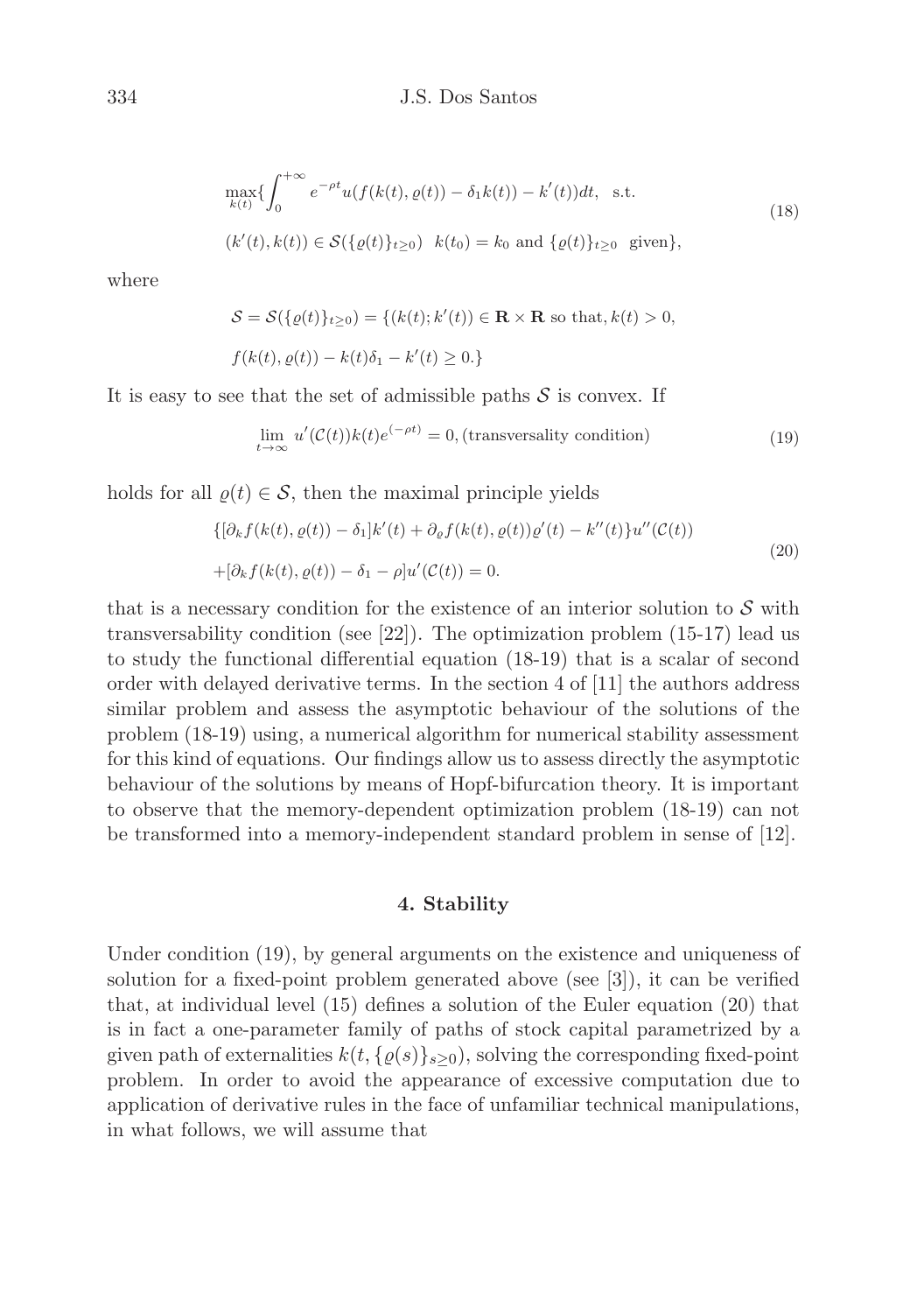#### Assumption 1. Assume

- (a)  $\sigma$  and  $\beta$  satisfy either  $\sigma(1+\beta) < 1$  or  $\sigma\beta > 1$ . Still,  $0 < \alpha < \frac{1-\sigma\beta}{1-\alpha\beta}$  $\frac{1-\sigma\rho}{1-(\beta+1)\sigma}$ ,  $0 < \delta <$  $Av^{-\frac{1+\nu}{\nu}}$ , and  $\nu^{\nu} = \alpha \sigma + (1 - \alpha)(1 - \beta \sigma)$ .
- (b) If  $P_0 = (k_0, 0, 0, k_0), k_0 > 0$ , there is  $k_0$  so that  $g(P_0) = \nu^{\frac{\nu+1}{\nu}} k_0$ .
- (c) If  $\varrho_0$  is defined in (15),  $\xi(\varrho_0) = g(P_0)$ ,  $\varphi(k_0) = \nu \sigma$ ,  $\zeta(k_0, \varrho_0) = \nu(1 \sigma \beta)$ ,  $C_0 =$  $f(k_0, \rho_0) - \delta k_0$ ,  $\partial_x f(k_0, \rho_0) = \delta + \rho$ ,
- (d)  $s_0 = s(k_0, \rho_0) = \nu^{-\nu} \alpha \sigma < 1$ ,  $k_0 \varphi'(k_0) = \frac{\nu}{\alpha A} [A \nu \alpha \sigma (\rho + \delta) \nu^{\frac{(1+\nu)^2}{\nu}}]$ ,
- (e)  $\varepsilon_c \delta k_0 \partial_{k_\varrho} f(k_0, \varrho_0) = \xi'(\varrho_0) \partial_{\varrho} f(k_0, \varrho_0)$ .

If  $\sigma$  and  $\beta$  satisfy either  $\sigma(1+\beta) < 1$  or  $\sigma\beta > 1$ , then we can choose  $\alpha$  as a parameter on the interval  $0 < \alpha < \frac{1 - \sigma \beta}{1 - \beta \alpha}$  $\frac{1-\sigma\beta}{1-(\beta+1)\sigma}$  and check that the real number  $\nu^{\nu} = \alpha \sigma + (1 - \alpha)(1 - \beta \sigma)$  which is combination convex of the real numbers  $1-\sigma\beta$  and  $\sigma$ , is also positive. If  $0 < \delta < A\nu^{-\frac{1+\nu}{\nu}}$ ,  $\mathcal{C}_0 = \left(A\nu^{-\frac{1+\nu}{\nu}} - \delta\right)k_0$  is positive.

It follows from (1) that  $\xi(\varrho_0) = (\nu \ln \nu + e^{-1})k_0$  defines an equilibrium point  $(k_0, \varrho_0)$  for the delayed non-linear system 20. Since  $\nu^{\nu}$  so is defined implies that  $f(k_{0}, \varrho_{0}) = \frac{A}{\nu + 1}$  $\frac{A}{\nu^{\frac{\nu+1}{\nu}}}k_0$ . By using (8):  $\varrho_0 \partial_{\varrho_0} f(k_0, \varrho_0) = \frac{A\beta(\nu - \alpha\sigma)}{\nu^{\frac{2\nu+1}{\nu}}}$  $\frac{\mu}{\nu} \frac{2\nu+1}{\nu} k_0$ . Becuse to  $A\epsilon_k = (\rho + \delta)\nu^{\frac{\nu+1}{\nu}}$  along with  $\nu\epsilon_\rho = \beta[\nu - \alpha\sigma]$ , the ratio of the marginal capital and externalities at the point  $(k_0, \rho_0)$ , which is a traditional concept and measures the of rate technical substitution of  $F$  defined in  $(3)$ , is given by

$$
MRS_{\varrho k} = \frac{(\rho + \delta)\nu^{\frac{2\nu + 1}{\nu}}}{A\beta(\nu - \alpha\sigma)}.
$$

Since  $\nu - \alpha \sigma \to 0^+$  if  $\nu \to \alpha \sigma^+$ , the range of  $MRS_{\varrho k}$  may be finite or infinite. It follows from (7) that in steady state  $(k_0, \varrho_0)$  the interest rate is equal to discount rate and wage rate

$$
\varpi = \left(\frac{A}{\nu^{\frac{\nu+1}{\nu}}} - (\delta + \rho)\right)k_0 = \frac{A}{\nu^{\frac{\nu+1}{\nu}}} (1 - \varepsilon_k)k_0,
$$

By using the change of coordinates  $u = k - k_0$ ,  $v = \varrho - \varrho_0$ , it follows from (1e) and (15) and Taylor's theorem that, along this steady state local dynamics of the delayed non-linear equation 20 is described by

$$
u''(t) - \rho u'(t) + \varepsilon_c (\partial_{kk} f(k_0, \varrho_0) [f(k_0, \varrho_0) - \delta k_0] u(t) = \mathcal{B}(u), \tag{21}
$$

where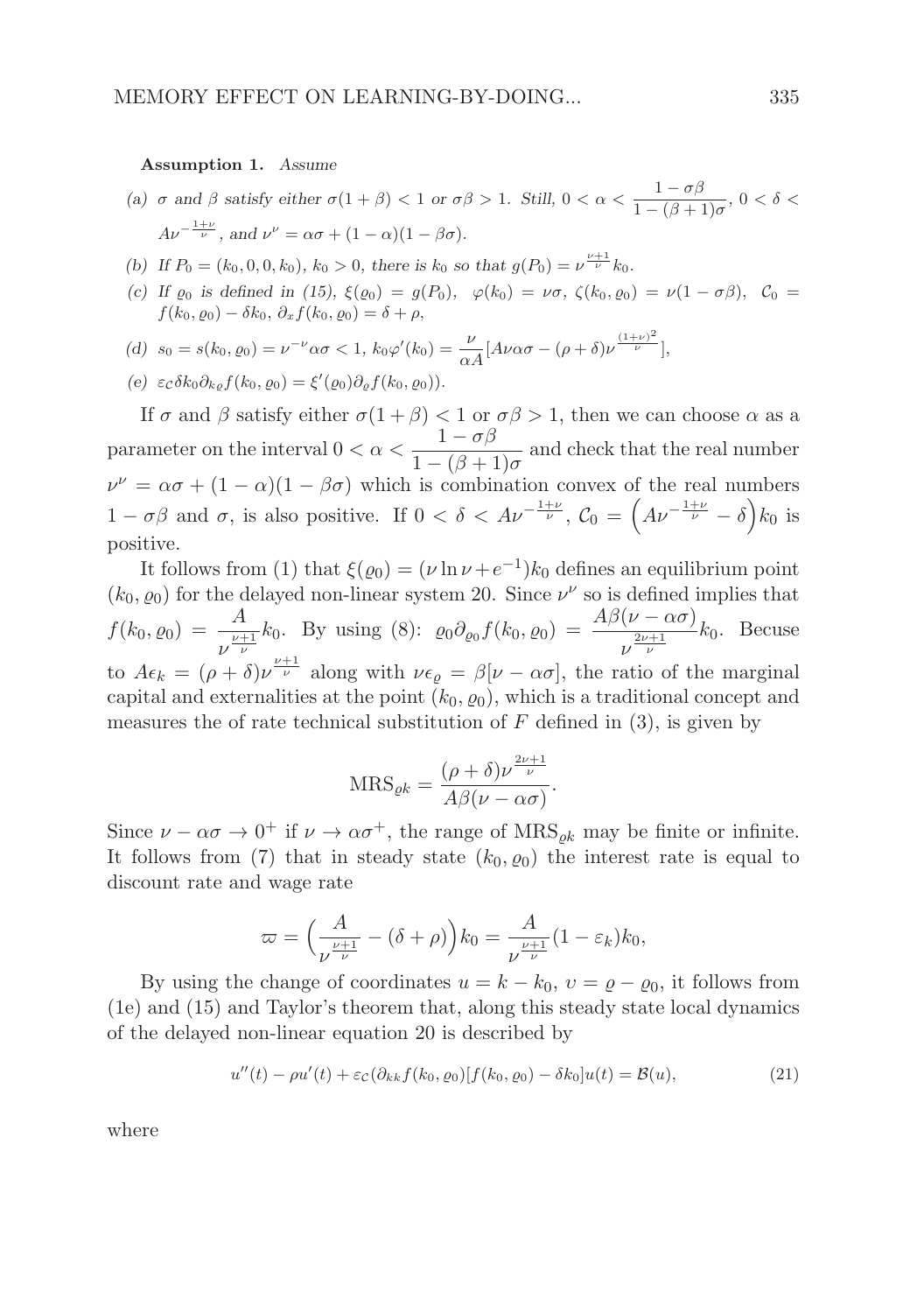$$
\mathcal{B}(u) = \partial_{x_1} g(P_0) \partial_{\varrho} f(k_0, \varrho_0) u(t) + \partial_{x_2} g(P_0) u'(t) + b u'(t - \tau) + a u(t - \eta),
$$

Equation (21) is a version of the van der Pol equation and the damping term in (21)  $\rho u'(t)$  can be viewed as representing a linear damping. The effects of this damping term depends on the sign of  $u'$ . If on the one hand under special conditions,  $\rho u'(t)$  tends to drive the fluctuations of the business cycle to ones of greater amplitudes, on the other hand it tends to damp them. The right hand in (21) is active when  $\mathcal{B}(u) \neq 0$  and so, by action of the externalities which are induced by the flow capital-formation (15), the fluctuations of capital formation process could be either attenuated or excited<sup>18</sup>.

Now, we define  $a, b, c$  and  $d$  as

$$
a = \partial_{x_4} g(P_0) \partial_{\varrho} f(k_0, \varrho_0), \ b = \partial_{x_3} g(P_0) \partial_{\varrho} f(k_0, \varrho_0), \ d = \rho + \partial_{x_2} g(P_0),
$$
  

$$
c = \varepsilon c \partial_{kk} f(k_0, \varrho_0) [f(k_0, \varrho_0) - \delta k_0] - \partial_{x_1} g(P_0) \partial_{\varrho} f(k_0, \varrho_0).
$$
\n(22)

The dynamics of (21) is given by the equation

$$
u''(t) - du'(t) + cu(t) = bu'(t - \tau) + au(t - \eta).
$$
 (23)

**Remark 2.** For instance, if  $\sigma = \eta = 0$ ,  $d + b < 0$  and  $\Delta = (d + b)^2 - 4(c$  $a) < 0$  we can check that the equilibrium point  $(k_0, \rho_0)$  of (20) is asymptotically stable, but with fluctuations. But if  $d + b > 0$ ,  $(k_0, \rho_0)$  is instable.

When the capital formation does not depend on memory ( $\sigma = \eta = 0$ ) the standard optimal-growth model with one state variable (18-19) close to steady state, is stable, but oscillates. The oscillations are damped by the control represented by LBD externalities. From Remark 2, it turns out that the intertemporal elasticity is lower bounded. On the other hand if  $d + b > 0$ , this term makes oscillations grow indefinitely.

Because we assume  $\tau$ ,  $\eta$ ,  $a$ ,  $b$ ,  $c$  as positive and d as negative, the description of the dynamics of (20) close to  $(k_0, \varrho_0)$  becomes rather complicated from the mathematical standpoint.

Now, we follow the study of the authors in [2] and perform a thorough analysis on the stability switches and Hopf bifurcation of the non-linear model (21) when the time delay  $\tau$  is taken as the bifurcation parameter.

On account of (8), (9), (13) and the last equality in (1) we have that at  $(k_0, \rho_0)$ .

<sup>&</sup>lt;sup>18</sup>A measure of the stability of an oscillating system is its damping factor. The greater the damping factor the stabler the system. To the extent that there is higher damping in the accumulation-capital system described by (20) the more the fluctuations are attenuated.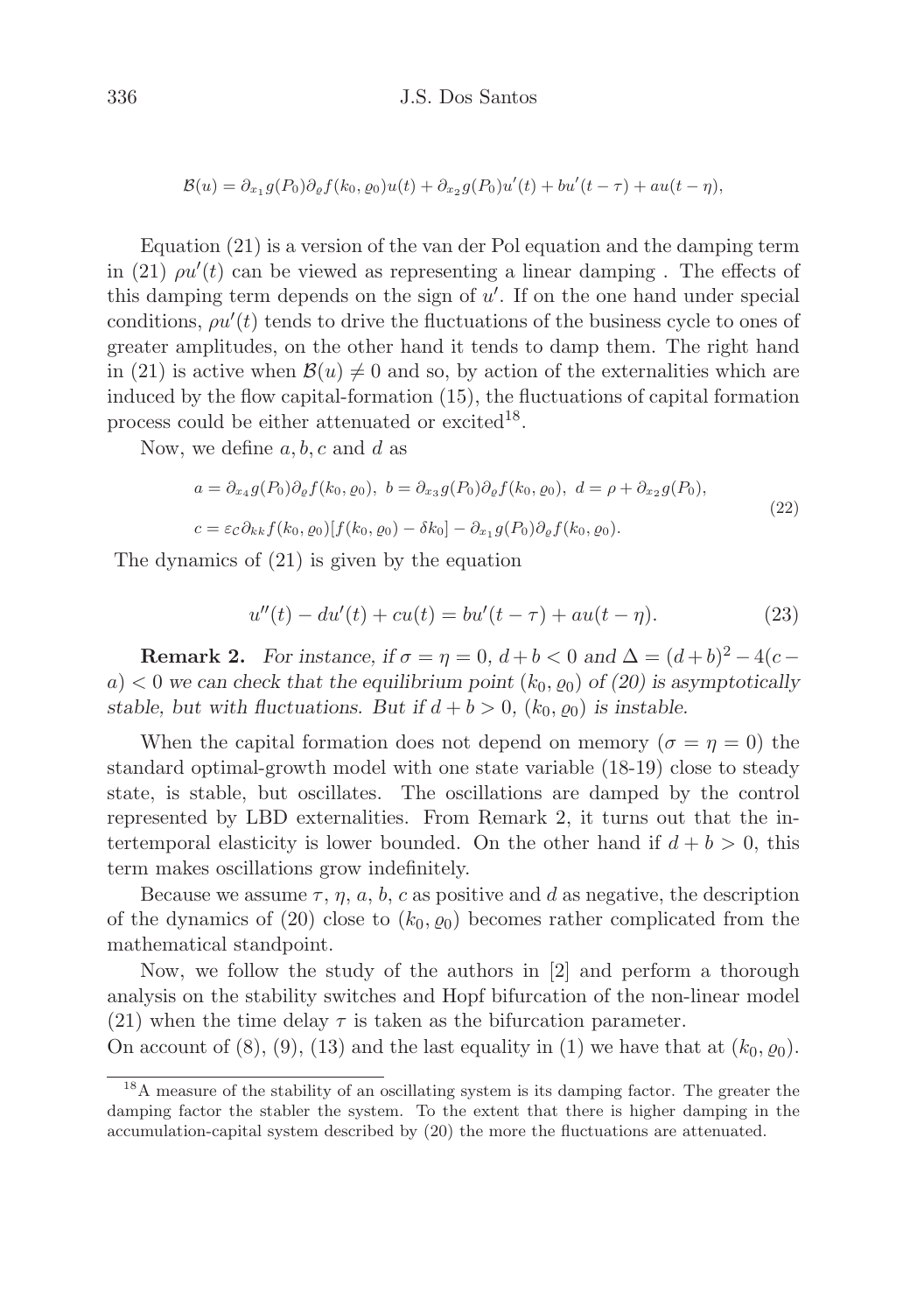As it turns out dynamic properties for the equation 20 close to steady state are more complex to be described due to the infinite-dimensional nature of the phase space. One of the fundamental tools we have is the Poincaré-Andronov-Hopf theorem which predicts a bifurcation for limit cycle if the pair real part of a complex conjugate eigenvalues  $\lambda$  (with non-zero real part) changes sign from negative to positive when  $\tau$  parameter crosses a critical value  $\tau_0$  and the derivative of the real part of eigenvalue  $\lambda$  with respect to delay parameter  $\tau$  is positive when it passes through zero (see [10] and [18]).

The corresponding characteristic equation of the non-linear system (23) is given by

$$
H(\lambda) = \lambda^2 - d\lambda - b\lambda e^{-\lambda\tau} - ae^{-\lambda\eta} + c = 0.
$$
 (24)

Let  $\lambda = x + iy$  be a solution of equation 24. Separating real and imaginary parts in  $(24)$  we obtain the following equations system for x and y

$$
\begin{cases}\n x^2 - (y^2 - c) - dx - be^{-\tau x} [x \cos \tau y + y \sin y \tau] - ae^{-\eta x} \cos y \eta = 0 \\
 2xy - dy + be^{-\tau x} [x \sin y \tau - y \cos y \tau] + ae^{-\eta x} \sin y \eta = 0.\n\end{cases}
$$
\n(25)

The solutions of the system 25 with null real part are solutions of the system

$$
\begin{cases}\nby \sin y\tau + a \cos y\eta = -y^2 + c \\
-by \cos y\tau + a \sin y\eta = dy.\n\end{cases}
$$
\n(26)

Suppose  $y \neq 0$  is a solution of (26), then we must have

$$
\sin(\tau - \eta)y = \frac{(-y^2 + c)^2 + d^2y^2 - b^2y^2 - a^2}{2aby}.
$$
\n(27)

**Theorem 1.** If,  $\sigma > 0$ ,  $\eta > 0$  and in (24) either  $d = 0$  and  $c < a$  or  $a > 0$  and  $c < 0$ , the oscillations of (20) close to  $(k_0, \varrho_0)$ , caused by action of the LBD-effects which are induced by the flow of capital formation can not be controlled.

Proof Dynamics of the system (20) close to equilibrium solution  $(k_0, \rho_0)$ relies on detailed information about the behaviour of the eigenvalue of the linear equation associated to it, and so this instability problem can be reduced to the fact that one of the roots of the equation (24) has positive real part. If, in (24) either  $d = 0$  and  $c < a$  or  $a > 0$  and  $c < 0$ , so it is also not true that all roots of the equation (24) have negative real part, once on the real axis  $H(0) = c - a < 0$  and  $H(\lambda) \to \infty$  when  $\lambda \to \infty$ , so, there will be unbounded solutions of (21) and we do not uniform ultimate boundedness. This means that the active control  $\mathcal{B}(u)$  in (21) causes unbounded oscillations in the equation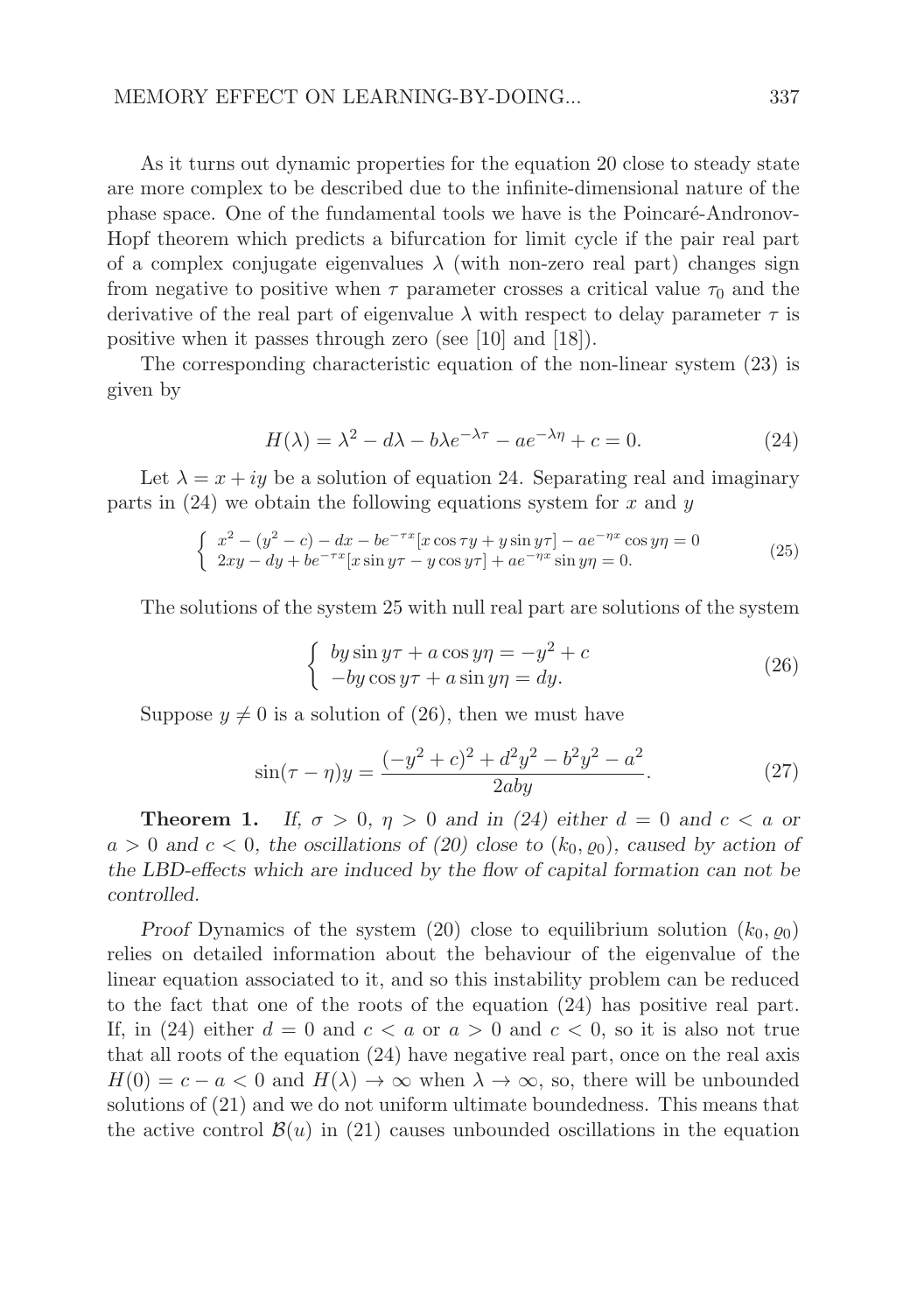(20) and so the fluctuations of capital-formation process, caused by action of the externalities are not controlled (ver (15)).

The next result shows that the lower bound of the intertemporal elasticity (remark 2) is a necessary condition but it is not sufficient to control the oscillations of the capital-formation process under memory-dependent LBD-effects.

**Theorem 2.** Let be 
$$
\ell
$$
 natural number and we define  $\bar{x} = \frac{b + \sqrt{b^2 + a}}{2}$ ,  $\mathcal{T} = \frac{\bar{x}}{2} + \frac{b}{2} - \frac{d}{2}$  and  $\Upsilon = \Upsilon(a, c) = \frac{c^2 - a^2}{8c^2 + a^2}$ . Assume  
\na)  $0 < a < c$ ,  $(-d)\sqrt{2} > \min\{b \; ; \; 2c\}$   $b < 2\sqrt{2\Upsilon(d^2 - 2c)}$ .  
\nb)  $13(-d) + 3\sqrt{d^2 + a} < 8$ ,  $a + c < 4(1 - T)$ . (28)

- (i) If  $0 < \eta < \tau < \frac{\pi}{2}$  $\frac{\pi}{2}$ , then there is a  $\ell$  natural number such as if  $\bar{x} < \ell^{-1}$ , the steady state of (20)  $(k_0, \varrho_0)$  is asymptotically stable.
- (ii) If  $(-d)\sqrt{2} = b$  and  $\tau_0 = \frac{\pi}{2}$  $\frac{\pi}{2}$ , then  $y_0 = b^{-1}a$  and  $0 < \eta_0 < \tau_0$  that solves  $2a^2 \sin(\tau_0 - \eta)y_0 = (c - y_0^2)^2$  such that  $(\tau_0, \eta_0, y_0)$  is solution of the system (26), the real part of  $\lambda'(\tau_0)|_{x=0}$  is positive and the steady state of (20) equilibrium  $(k_0, \varrho_0)$  becomes unstable and undergoes a cascade of Hopf bifurcations (see (27)).

*Proof.* Let be  $\Gamma_2$  and S given by

$$
\Gamma_2(x, y) = 2xy - dy + be^{-\sigma x} [x \sin \sigma y - y \cos \sigma y] + ae^{-rx} \sin ry = 0
$$
  

$$
S = \{(x, y) \in R^2 : \pi \le 4\sigma y \le 2\pi \text{ and } 0 < x \le y\}.
$$

Assume  $(x, y) \in S_6$  Since  $d < 0$ ,  $\Gamma_2(x, y) \ge ((-d) - \frac{\sqrt{2}}{2})$  $\frac{\sqrt{2}}{2}$ b)y, which is positive if  $(-d)\sqrt{2} > b$ . Hence, there is no solution for (26) that belongs to S. Observe that  $S = S_6$  in Proposition 1 in the Appendix of [2]. The conditions (28a) are the same as in Proposition 1 in the Appendix of [2]. The first inequality in (28b) implies that  $\mathcal{T} < 1$ . The second inequality in (28b) implies that  $\bar{y} = \frac{\tau + \sqrt{\tau^2 + c + a}}{2} < 2$ . Now we can choose a  $\ell$  natural number such as  $\ell^{-1} < \epsilon_0$ , where  $\epsilon_0$  is defined in the Proposition 1 in the Appendix of [2] and the proof of theorem  $2(i)$  is then complete. In conditions (ii), if we use  $by = \theta$ , we can see that (27) is equivalent to  $2a^2 \sin(\sigma_0 - \eta) b^{-1} \theta = (c - b^{-2} \theta)^2$ . By taking  $\theta = a$ it turns out that  $(\tau_0, \eta_0, y_0)$  solves (27), which is a solution of the System (26). By using implicit derivative in (24) it turns out that  $\lambda'(\tau_0)|_{x=0} > 0$  (see details in Appendix of [2]).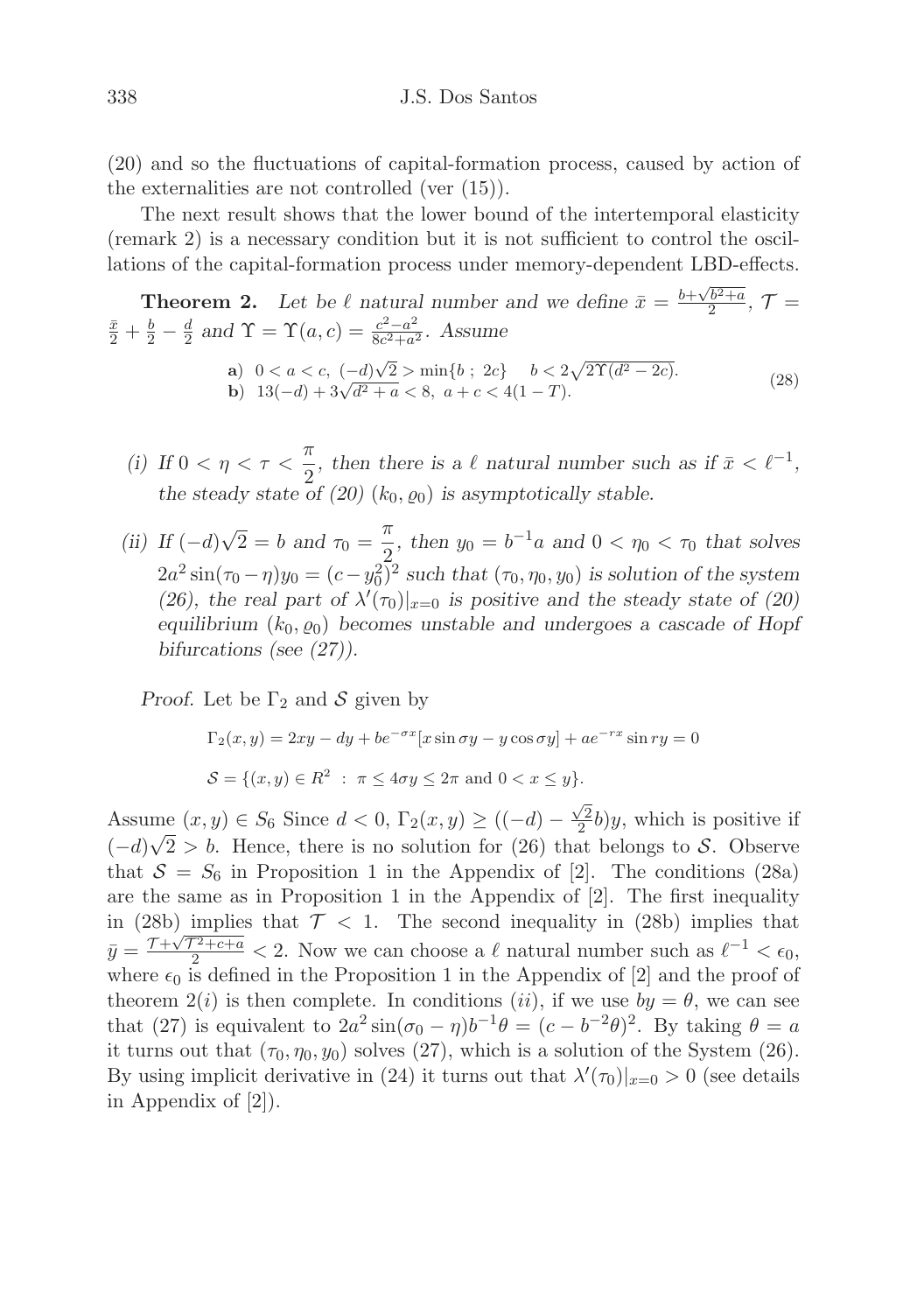#### 5. Concluding Remarks

This paper studies dynamic characteristics of feed-back effects of consumption and economic growth generated by externalities LBD that are characterized in the memory of the process of accumulation of both stock of knowledge and physical capital. It is considered that a delay takes place caused by gestation period of capital and inertia both due to past commitments of investments and others caused by the time required to arranges finances. It is used optimality principle to obtain the existence of stead-state and bifurcation theory to describe the dynamic characteristics of the system close to this steady-state. The implicit theorem determines lower and higher value for the elasticity of intertemporal substitution in consumption and in-between them a critical value that is a bifurcation point. This three values are delay-dependent.

Focusing on the ideas emphasized by authors in [7], it is assumed that the consumer maximizes the utility of consumption according to a constant relative risk-aversion function and it is possible to prove that the memory-effect which acts on acceleration-principle of the induced investment and on the capital formation due to earnings with learning/education, and it can generate either stable or unstable fluctuations Around steady state, if the capital formation oscillates but is stable, a measure of stability can be the ratio relative magnitude of two consecutive oscillations. It can be verified that the greater the damping factor the stabler the system. Here the damping factor  $(-d)$  is higher bound for parameters  $a, b$  and  $c$  (see theorem 2).

The conditions  $(28)$  and  $(i)$  of the theorem 2 define in a smooth manifold  $K$  the stability region in the parameter space. In  $(24)$  we can consider  $H(\lambda(\tau, c(\epsilon_{\mathcal{C}}))) = 0$  that are given by theorem  $2(ii)$ . Applied on manifold K, the implicit theorem gives us the elasticity of intertemporal substitution in consumption as a real and smooth function defined for  $0 \leq \tau \leq \frac{\pi}{2}$  $\frac{\pi}{2}$ . The conditions (28) and (*i*) impose lower  $(\epsilon_C^*)$  and higher  $(\tilde{\epsilon_C})$  bound for  $\epsilon_C(\tau)$  that is,  $\epsilon_{\mathcal{C}}^* < \epsilon_{\mathcal{C}}^*(\tau) < \tilde{\epsilon}_{\mathcal{C}}$  for  $0 < \tau \leq \tau_0$ . In addition, the theorem 2 shows that the elasticity of intertemporal substitution in consumption  $\epsilon_{\mathcal{C}}(\tau)$  can be chosen in such way that if  $0 < \tau < \tau_0$ , then  $\epsilon_c^* < \epsilon_c^*(\tau) < \bar{\epsilon}_c \leq \tilde{\epsilon}_c$  and so the steadystate  $(k_0, \varrho_0)$  is asymptotically stable. This means that in the neigborhood of the steady state the oscillations of the variational problem (20) can be controlled and that  $\bar{\epsilon}_{\mathcal{C}}$  is a critical value. This finding shows how the phenomena delay influence the dynamic charcteristics of the economic system. Under this conditions the damping force dominates and makes trajectories approach the steady-state for small disturbances.

If  $(28)$  and  $(ii)$  of the theorem 2 are fulfilled we are able to localize a non-null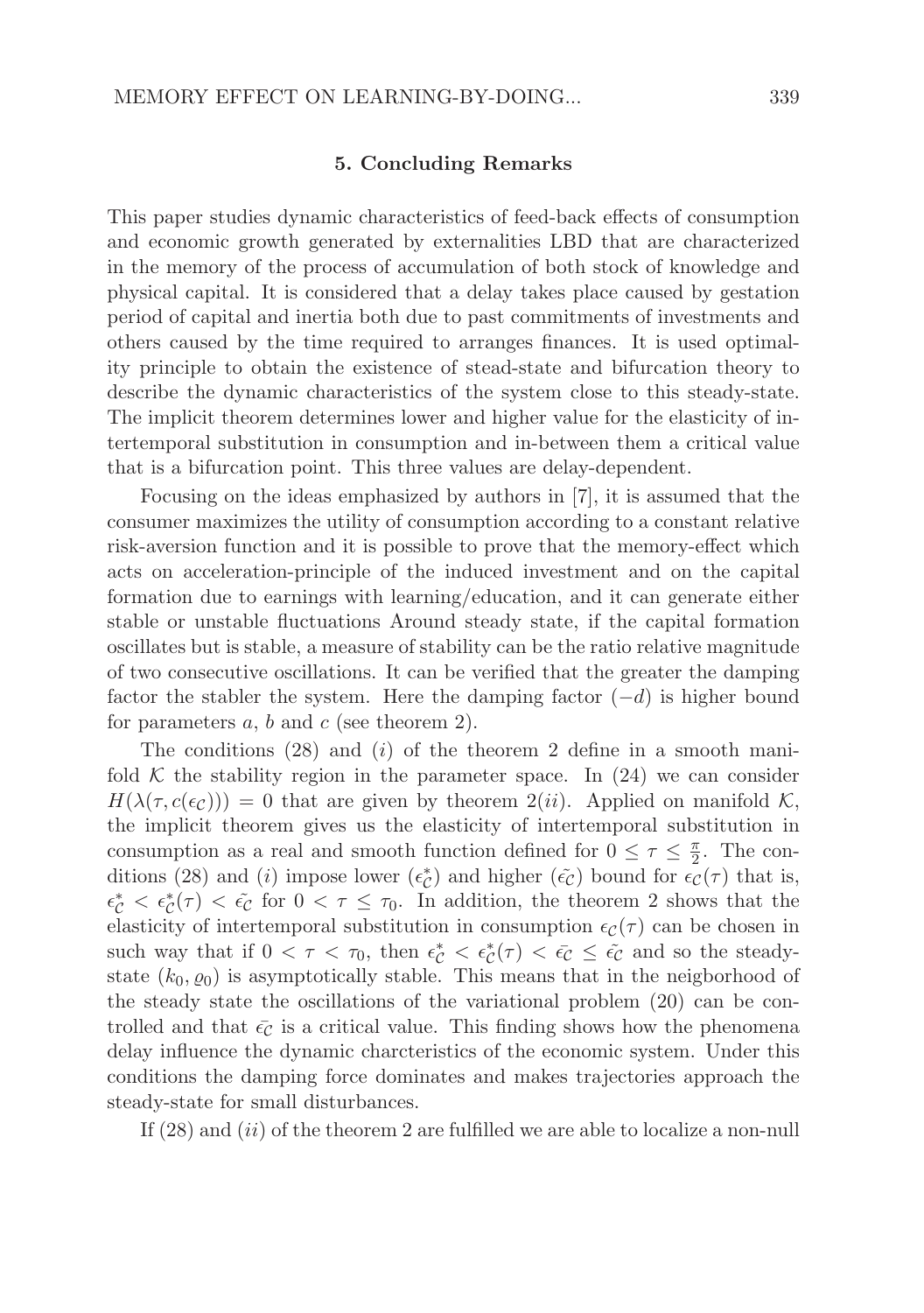purely imaginary root of equation 25 and to show that when the delay  $\tau$  crosses the critical value  $\tau_0$  there are two simple roots of equation 24 crossing transversally the imaginary axis from left to right, whereas all others have negative real part. We can also verify that  $(\tau_0, \eta_0)$  determines a sequence  $\{(\tau_{0_\ell}, \eta_{0_p})\}_{(\ell, p) \in N^2}$ of critical values that lies in a smooth manifold  $K$  that represents the cascade of Hopf bifurcations. It can be checked that  $\epsilon'_{\mathcal{C}}(\tau_0) > 0$ . Then, the critical value  $\tau_0$  determines the critical value  $\bar{\epsilon}_\mathcal{C} = \epsilon_\mathcal{C}(\tau_0)$ . The elasticity of intertemporal substitution in consumption can be chosen in such way that each one of this critical values, near the equilibrium point  $(k_0, \rho_0)$ , is associated to a non-constant periodic solution of the variational problem (20). Since  $\epsilon_{\mathcal{C}}(\tau_0)$ determines a sequence of characteristic roots for the linear part of the problem (20), the critical value  $\epsilon_{\mathcal{C}}(\tau_0)$  represents the cascade of periodic solutions. This finding makes it clear how the delay phenomena and anti-damping force dominate, lead fluctuations to the business-cyle, and it can make trajectories converge to the other limit cycle which may be stable or not. Under such circumstances the capital-formation process can either have a stable fixed point sorrounded by an unstable cycle that appears because of a subcritical Hopf bifurcation; or a stable cycle loses its stability and a stable cycle appears because of supercritical Hopf bifurcation when the parameters gets near to a critical value. To prove this, we have involve ourselfes with normal-form theory, in order to detemine the direction of the bifurcation and the stability of periodic orbits bifurcate from steady-state with are hard computations.

#### References

- [1] K. J. Arrow, The economic implications of learning by doing, Review of *Econometric Studies*, **29**,  $N_0$  3 (1962), 155-173.
- [2] J. S. Dos Santos, K. A. Azevedo and P.Torresan, Competition among manufacturers in technological innovation in the market with delayed information, European Journal Pure Applied Mathematical 7,  $N_0$  2 (2014), 156-165.
- [3] V. Barbu and G. da Prato, Hamilton-Jacobi Equations in Hilbert Spaces. Chapman & Hall/CRC Research Notes in Mathematics Series, PaperBack, 1983.
- [4] G. Bella, Multiple cycles and the bautin bifurcation in the goodwin model of a class struggle, Nonlinear Analysis: Modelling and Control 18, N<sup>0</sup> 3 (2013), 265-274.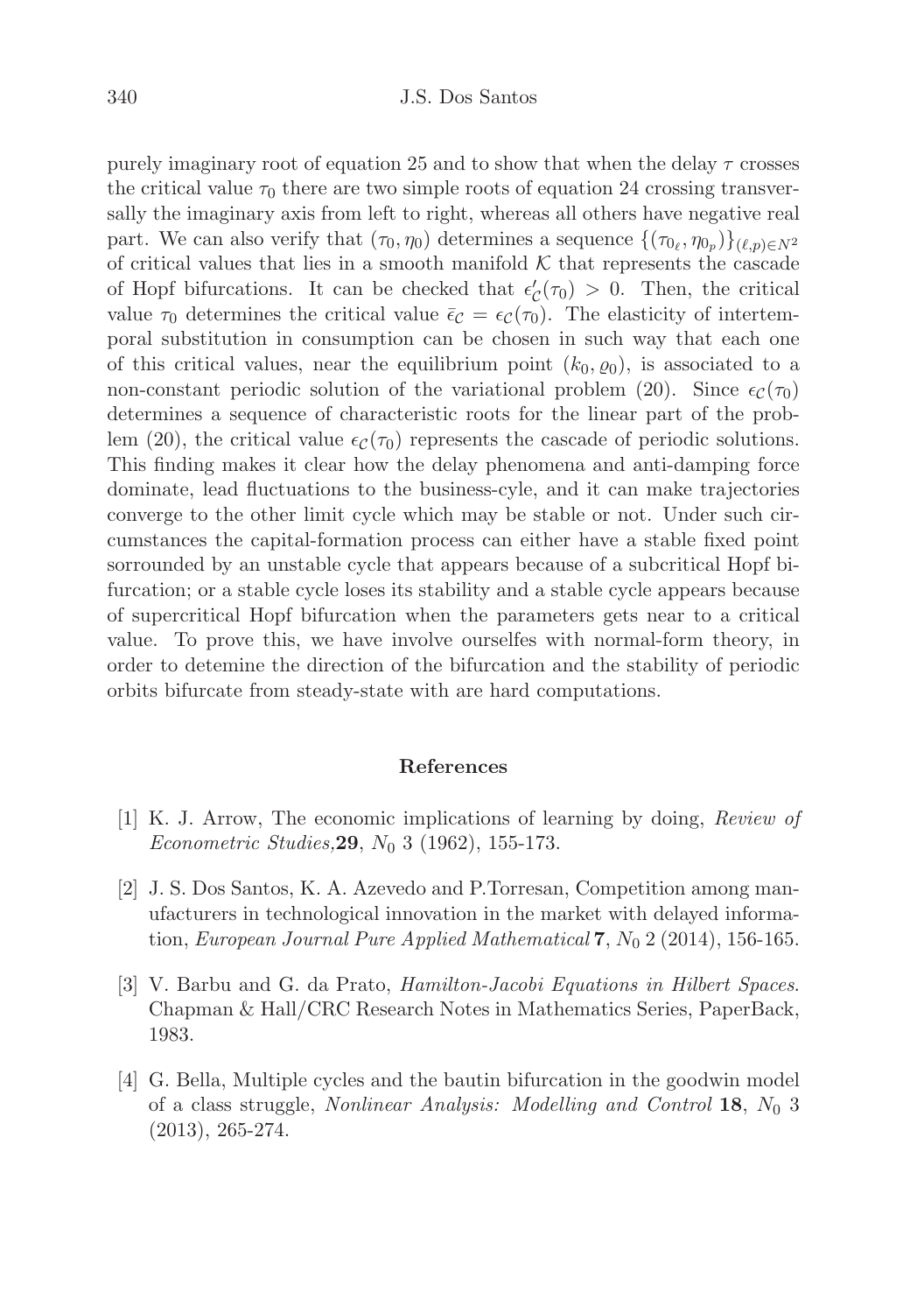- [5] C. Chamley and D. Gale, Information revelation and strategic delay in a model of investment, *Econometrica* **62**,  $N_0$  5 (1994), 1065-1085.
- [6] H. d' Albis and E. Augeraud-Veron, Competitive growth in a life-cycle model: existence and dynamics. International Economic Review 50,  $N_0$  2 (2009), 459-484.
- [7] H. d'Albis, E. Augeraud-Veron and A. Venditti, Business cycle fluctuations and learning-by-doing externalities in a one-sector model. Journal of Mathematical Economics, 48 (2012), 295-308.
- [8] M. Ferrara, C. Bianca and L. Guerrini, Hopf bifurcation in a delayedenergy-based model of capital accumulation, *Applied Mathematics*  $\mathcal{C}_{I}$  Information Sciences 7 1-5 (2013).
- [9] A. Greiner and W. Semmler, Seddle path fluctuations and indeterminancy in economic growth, *Studies in Nonlinear Dynamcis*  $\mathcal{C}$  Econometrics 1,  $N_0$  2 (1996), ISSN (Online) 1558-3708.
- [10] J. K. Hale and S. M. V. Lunel, Introduction to Functional Differential Equations. Springer Verlag-New York, 1993.
- [11] R. Boucekkine and D. la Croix, Vintage human capital, demographic trends, and endogenous growth, Journal of Economic Theory 104 (2002), 340-375.
- [12] J. P. Caulkins, R. F. Hartl and P. M. Kort, Delay equivalence in capital accumulation models, Journal of Mathematical Economics, 46 (2010), 1243-1246.
- [13] D. K. Hughes, Variational and optimal control problems with delayed argument. Journal of Optimizatin Theory and Applications 2,  $N_0$  1 (1968), 1-14.
- [14] B. S. Jensen, The Dynamic Systems of Basic Economic Growth Models. Kluwer Academic Publishers, London, 1994.
- [15] W. Jiang and J. Wei, Bifurcation analysis in van der pols oscillator with delayed feedback. Journal of Computational and Applied Mathematics 213,  $N_0$  1 (2008), 604615.
- [16] R. Klump and O. de La Grandville, Economic growth and the elasticity of substitution: two theorems and some suggestions, *The American Economic Review* **90**,  $N_0$  1 (2000), 282-291.